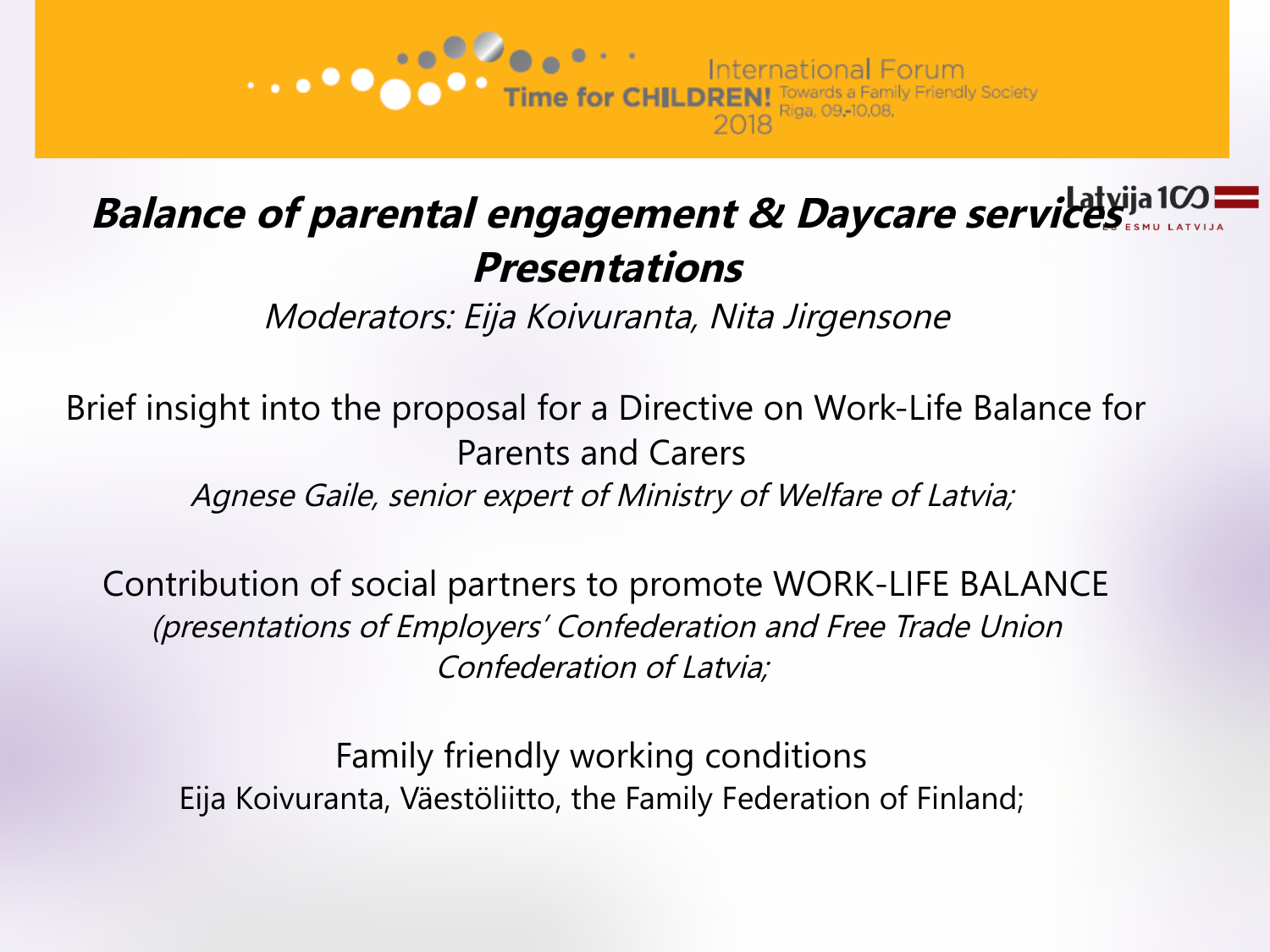

# - **Balance of parental engagement & Daycare services Presentations**

On the way to the desired childcare model in Latvia N.Jirgensone, Advisor of "Centre for Demographic Affairs";

Municipality-supported nanny movement in Latvia Ķekava municipality

> System to develop skills of children Elīna Egle, FasTracKids;

Norwegian approach to kindergartens L.Buer-Blomqvist, Norway and D.Kajina, CreaKids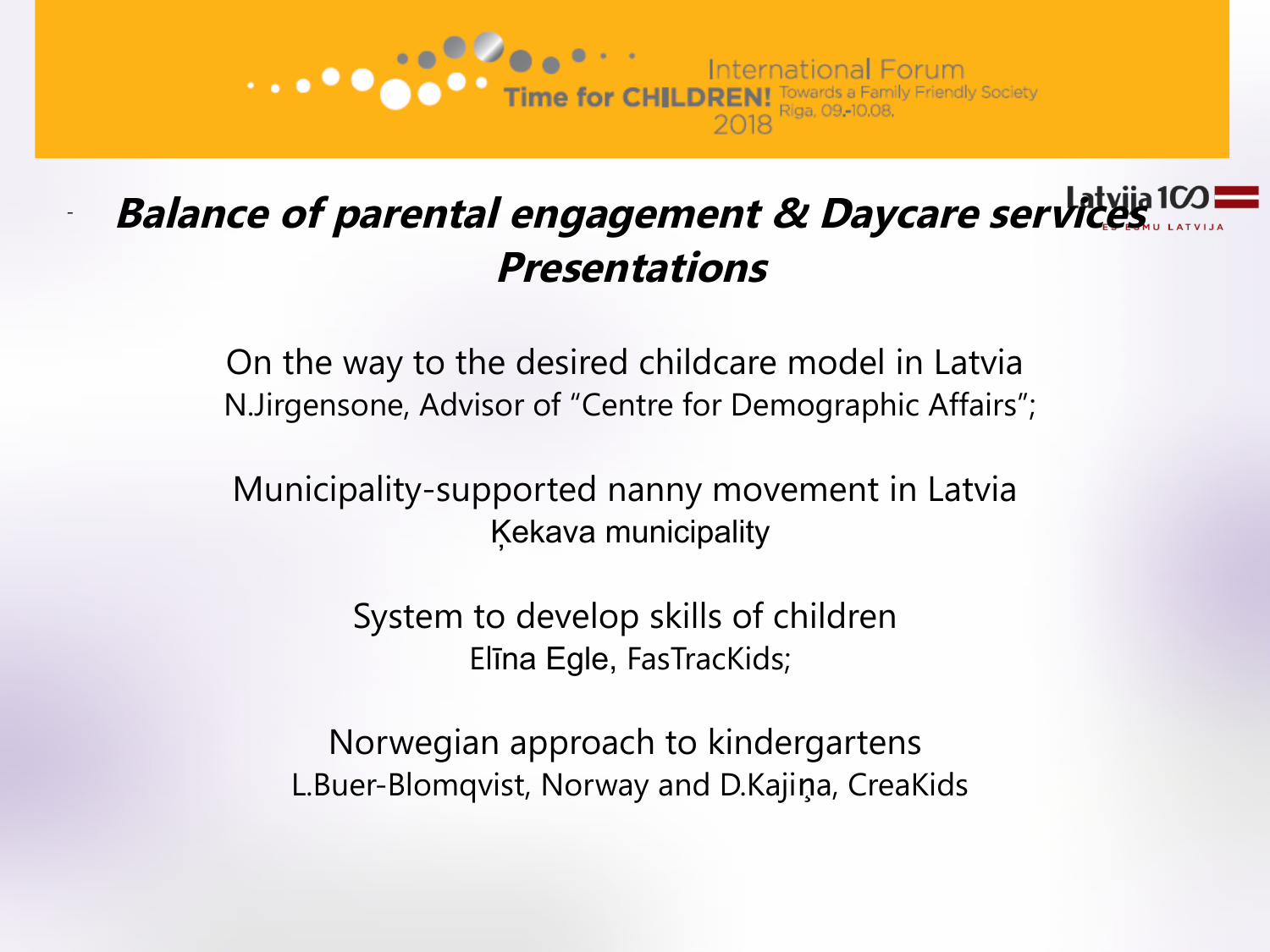

•



# **Creating a socially responsible business environment**

- Implement national Family Friendly Workplace programs by raising a prestige of being a family-friendly employer and commending socially responsible entrepreneurship
- Boost various types of family support options like a childcare room at work, flexible working hours of childcare services, flexible working hours, and opportunities of remote working by removing administrative and legislative barriers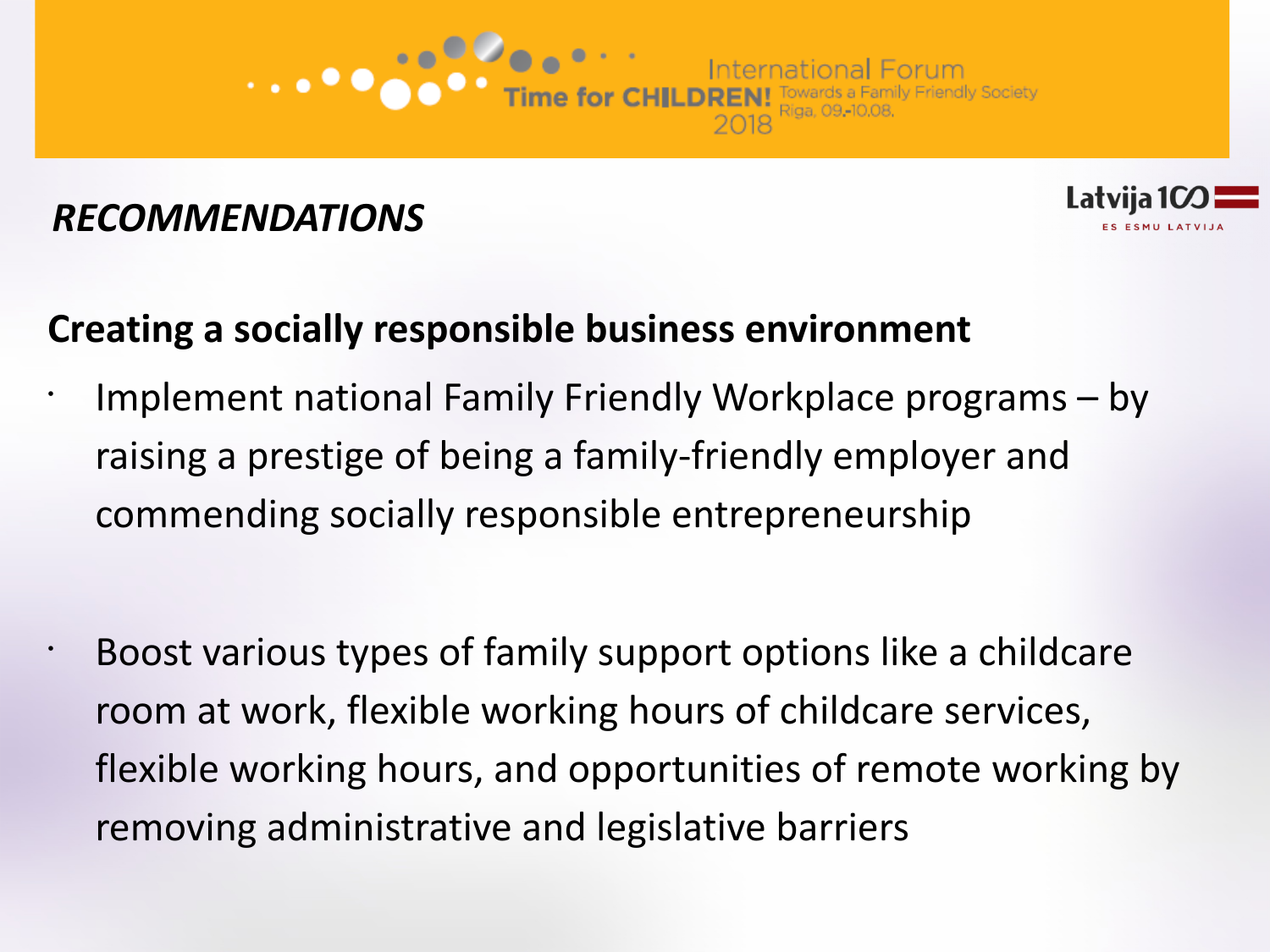



# **Creating a socially responsible business environment**

- Promote a family-friendly business culture in order to strengthen the parents' feeling of security in the labor market
- Develop "child friendly" label system for service providers and businesses who welcome clients with children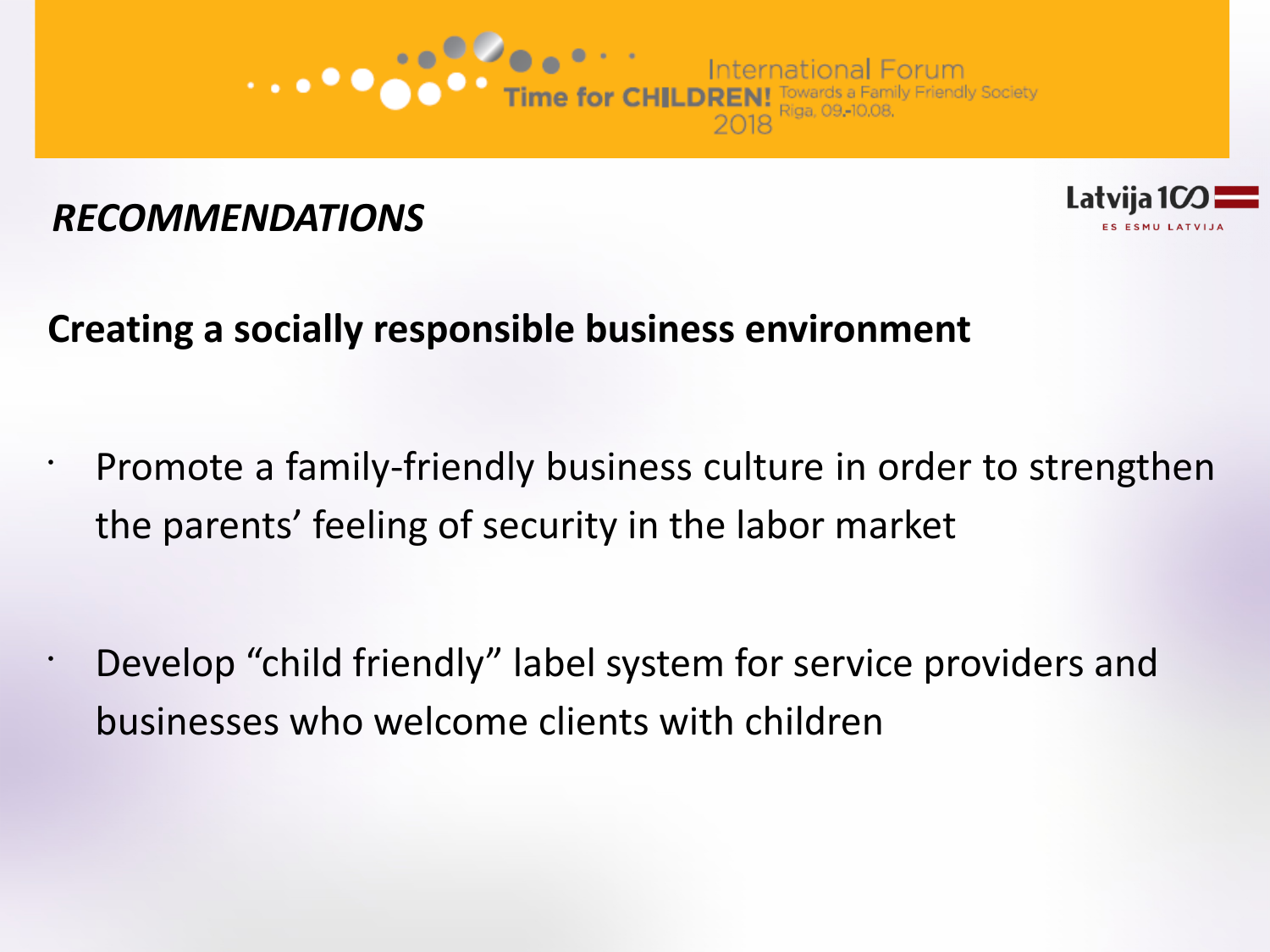



# **EARLY CHILDHOOD EDUCATION AND CARE**

- Provide equally accessible state or municipal co-funded day care services from the moment parent should return to the job
- Evolve certified nanny services as a rational solution for early age daycare
- Secure the physical and psychosocial environment of the children in daycare institutions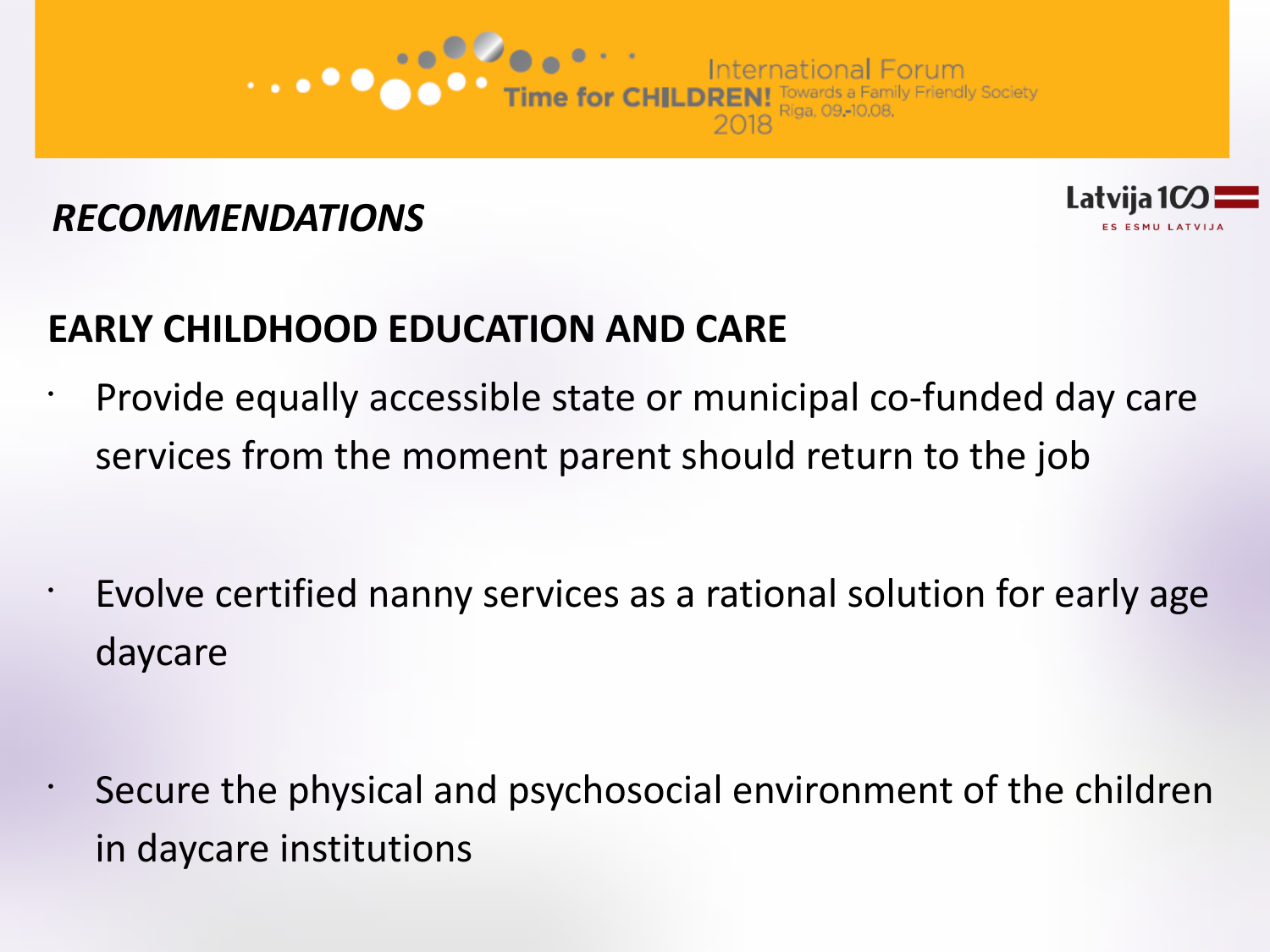



- Prevent the kindergarten system from becoming a new institutionalization system keeping children in kindergartens for unnecessarily long hours from being stressed staying
- $\cdot$  Provide the kids with educated pedagogical staff to give a good start for the child's lifelong learning and the development of creative and cognitive abilities, value-based education and at least one foreign language skills
	- Contribute to the gender balance among educational staff